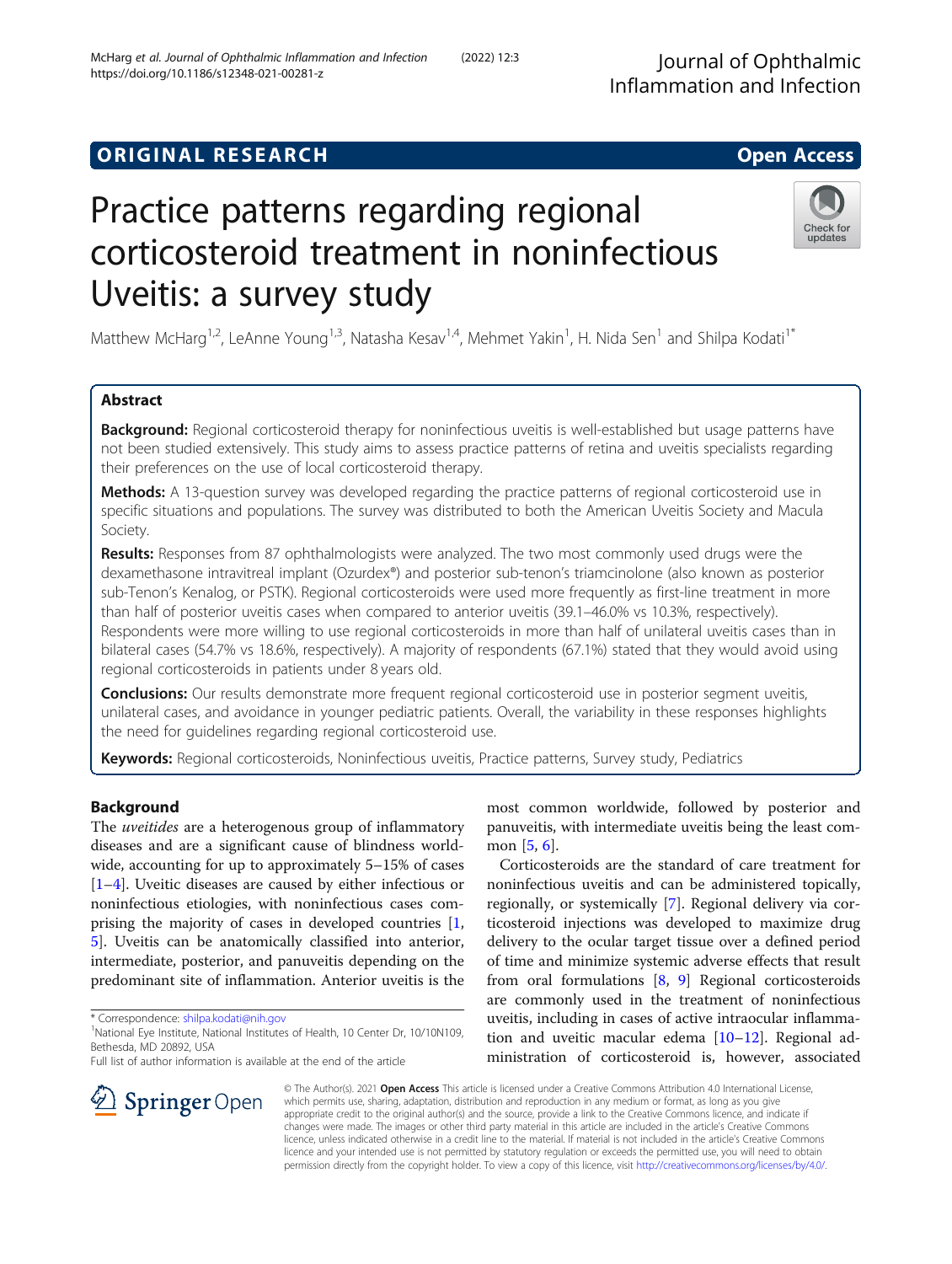with an increased risk of cataracts, ocular hypertension, glaucoma, and injection or implantation site related complications  $[11–13]$  $[11–13]$  $[11–13]$  $[11–13]$  $[11–13]$ . Despite these side effects, they provide several important benefits over systemic corticosteroids, including minimal systemic exposure, potentially longer-term local delivery, and improved patient adherence. Systemic corticosteroids are typically reserved for bilateral uveitis, systemic disease, or when topical/local therapies fail to control inflammation [\[14](#page-5-0)]. However, prolonged systemic therapy can result in numerous documented side effects including cardiovascular disease, osteoporosis, hyperglycemia, fat distribution, and general immunosuppression, among others [[15](#page-5-0)].

A variety of regional corticosteroids are currently available for treatment of noninfectious uveitis. These include the preservative-free formulation of triamcinolone acetonide (Triesence, Alcon, Fort Worth, TX) administered intravitreally [[16,](#page-5-0) [17\]](#page-5-0) and the preservativecontaining formulation of triamcinolone acetonide (Kenalog, Bristol-Meyers Squibb, New York, NY) used off-label for posterior sub-tenon's injection [[10,](#page-5-0) [11](#page-5-0), [18](#page-5-0), [19\]](#page-5-0) . Other regional therapies include the bio-erodible dexamethasone intravitreal implant, Ozurdex (Allergan Inc., Irvine, CA) [\[20](#page-5-0), [21](#page-5-0)], and the long-acting fluocinolone acetonide intravitreal implants such as Retisert (Bausch & Lomb, Rochester, New York, NY) [[22](#page-5-0), [23](#page-5-0)] and Yutiq (EyePoint Pharmaceuticals, Watertown, MA) [[24,](#page-5-0) [25\]](#page-5-0).

Several surveys pertaining to the use of immunomodulatory therapy in noninfectious uveitis [\[26,](#page-5-0) [27](#page-5-0)] have previously been published. However, only one of these assessed the use of corticosteroid therapy in adult uveitis, and was focused only on systemic corticosteroid therapy [[28](#page-5-0)]. To the best of our knowledge, there are no existing survey studies that focus on regional corticosteroid usage in uveitis; therefore, our survey queried clinicians about their use of six commonly used regional corticosteroids in specific situations to gain a better understanding of practice patterns.

# Methods

#### Survey

A 13-question survey was developed using SurveyMonkey (Supplemental Appendix [1\)](#page-4-0). The survey was open from June 2019 through August 2019 and distributed to two groups of specialists described below. The first 5 questions surveyed demographics of each respondent (Supplemental Appendix [1](#page-4-0),  $Q1 - Q5$ ). Next, the survey probed respondents about their practice patterns when treating noninfectious uveitis in different anatomic locations (Supplemental Appendix [1](#page-4-0), Q6, Q7), as well as the specific types of local corticosteroid therapies used as first-line treatment (Supplemental Appendix [1,](#page-4-0) Q7, Q8, Q12). For these questions, respondents had a choice of answers based on a four-point Likert scale (never, infrequently, half of cases, most of cases).

The remaining questions asked about age cutoffs for using local steroid injections in children (Supplemental Appendix [1](#page-4-0), Q9), the use of local corticosteroids as maintenance therapy (Supplemental Appendix [1,](#page-4-0) Q10, Q11), and whether the results of a recent clinical trial (the POINT trial) [[29\]](#page-5-0) affected their clinical practice (Supplemental Appendix [1](#page-4-0), Q13).

## Survey population

The American Uveitis Society is a highly selective group of uveitis specialists with 22.5% international membership. The Macula Society is another highly selective group with 28.5% international membership. Both societies require members to devote time to clinical care and/or research and to have several recent publications in peer-reviewed journals specific to immunology/inflammation or posterior segment disease, respectively. Links to the survey website were distributed through American Uveitis Society and Macula Society electronic mailing lists.

There is minimal overlap in their respective electronic mailing lists (24 individuals), and each respondent was only allowed to submit one survey response. Similar to the Esterberg et al. survey [\[27\]](#page-5-0), these two groups were chosen as their members consist of uveitis and retina experts who are likely to have extensive experience with the use of regional corticosteroid therapy in noninfectious uveitis.

## Statistical analysis

Results are reported as percentages of complete responses per question. During analytical interpretation, "never" and "infrequently" responses were combined as "never/infrequently" for ease of interpretation in three questions (Supplemental Appendix [1,](#page-4-0) Q6, Q7, Q8). Similarly, "half of the cases" and "most cases" responses were combined as "more than half of cases" for the same three questions.

# Results

In total, 99 experts responded to the survey. Twelve of these respondents were excluded for filling out less than 85% of the survey, and a final number of 87 responses were used for analysis. No respondents submitted more than one survey. Sixty-one respondents (70.1%) indicated that they were fellowship trained in uveitis. Most respondents (59 respondents, 67.8%) received the survey through American Uveitis Society, while the remaining 28 respondents (32.2%) completed the survey via the Macula Society. Sixty-four of the respondents (73.6%) practiced in the United States, and 33 respondents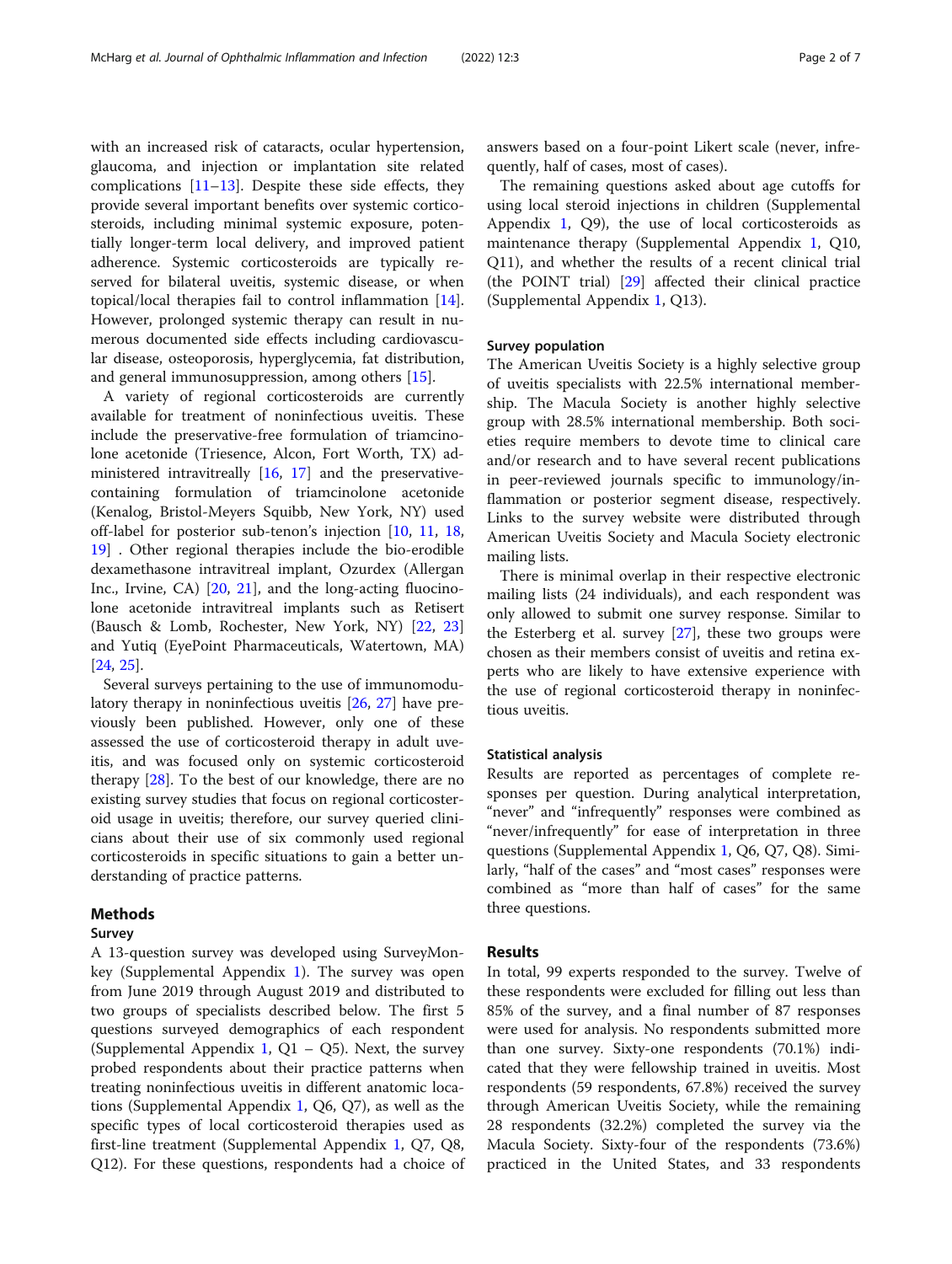(37.9%) had been practicing for more than 20 years. Respondent characteristics are summarized in Table 1.

## Commonly used regional corticosteroid therapies

The most commonly used therapies were the dexamethasone intravitreal implant (Ozurdex) (36.6%) and posterior sub-tenon's triamcinolone (also known as posterior sub-Tenon's Kenalog, or PSTK) (34.9%), followed by intravitreal triamcinolone acetonide (IVTA) (20.3%). Fluocinolone acetonide intravitreal implants (Yutiq and Retisert) were rarely used. When separated by focus of practice (medical retina, surgical retina, and uveitis), the two most commonly used therapies were similar between these groups. Medical retina specialists used PSTK at a rate of 40.5%, followed by Ozurdex at 32.4%. Surgical retina used Ozurdex most followed by PSTK, at rates of 38.8% and 32.7%, respectively. Similarly, uveitis specialists used Ozurdex (40.8%) most frequently followed by PSTK (35.5%). Furthermore, the rates of uveitis fellowship training did not impact which therapies were used, as both fellowship and non-fellowship trained specialists used Ozurdex and PSTK most commonly. Respondents who were uveitis fellowship trained commonly used Ozurdex at a rate of 39.2% and PSTK at 36.7%, while respondents without fellowship training commonly used both Ozurdex and PSTK at a rate of 33.3%.

#### Table 1 Respondent characteristics

|                                         | $\geq$ 85% completion<br>$(n = 87)$ |
|-----------------------------------------|-------------------------------------|
| <b>Electronic Mailing List</b>          |                                     |
| American Uveitis Society                | 59 (67.8%)                          |
| Macula Society                          | 26 (29.9%)                          |
| <b>Both</b>                             | 2(2.3%)                             |
| <b>Fellowship training</b>              |                                     |
| Uveitis fellowship trained              | 61 (70.1%)                          |
| Not uveitis fellowship trained          | 26 (29.9%)                          |
| Primary focus of practice               |                                     |
| Medical Retina                          | 20 (23.0%)                          |
| Surgical Retina                         | 25 (28.7%)                          |
| Uveitis                                 | 39 (44.8%)                          |
| Other                                   | 3(3.5%)                             |
| <b>Experience with treating uveitis</b> |                                     |
| $<$ 5 years                             | 21 (24.1%)                          |
| 6-10 years                              | 14 (16.1%)                          |
| $10-15$ years                           | 11 (12.6%)                          |
| $16 - 20$ years                         | 8 (9.2%)                            |
| $>$ 20 years                            | 33 (37.9%)                          |

# Use of regional corticosteroid therapy by anatomic location of uveitis

The data for different anatomic locations were divided into four subgroups: anterior uveitis, intermediate uveitis, posterior uveitis, and panuveitis. Nearly half of the respondents, 46.0%, used regional corticosteroids as first-line therapy in more than half of intermediate uveitis, while an average of 40.2% of respondents used it as first-line in more than half of posterior and panuveitis cases. First-line use of regional corticosteroids was less common in anterior uveitis, with only 10.3% using them in more than half of cases.

# Use of specific regional corticosteroid therapies

PSTK was the most frequently used first-line-therapy in intermediate uveitis with 31.8% using it first-line in more than half of cases. Ozurdex was used more frequently in posterior and panuveitis with 42.4% using it as first-line in more than half of cases. Lastly, results indicated that Yutiq and Retisert were rarely used in uveitis.

# Use of regional corticosteroid therapy for unilateral/ bilateral cases and in the presence of systemic disease

A majority of respondents (54.7%) were willing to use regional corticosteroids as first-line therapy in more than half of unilateral uveitis cases, while only 18.6% were willing to use them in more than half of bilateral cases. Regional corticosteroids were also used infrequently in the presence of systemic immune-mediated disease, as only 24.7% used them in more than half of these cases.

# Use of regional corticosteroid therapy in children

Only 8.2% of respondents used regional corticosteroids as first-line therapy in children in more than half of cases. However, respondents were willing to use regional corticosteroids in children in certain cases. When asked about age cutoffs, 67.1% stated that they would avoid the use of regional corticosteroid therapy in children  $\leq 8$ years old. Avoidance of regional corticosteroids decreased with increasing patient age, with 41.5% avoidance for children ≤13 years old, and 9.8% avoidance in children ≤18 years old.

# Use of local corticosteroid therapy as maintenance therapy

Most respondents (72.1%) were willing to use local corticosteroid injections as maintenance therapy, defined as either repeated injections or long acting slow release systems such as Retisert or Yutiq.. Those who used local corticosteroids as maintenance therapy did so sparingly, with 82.3% of respondents using them in less than 25% of cases.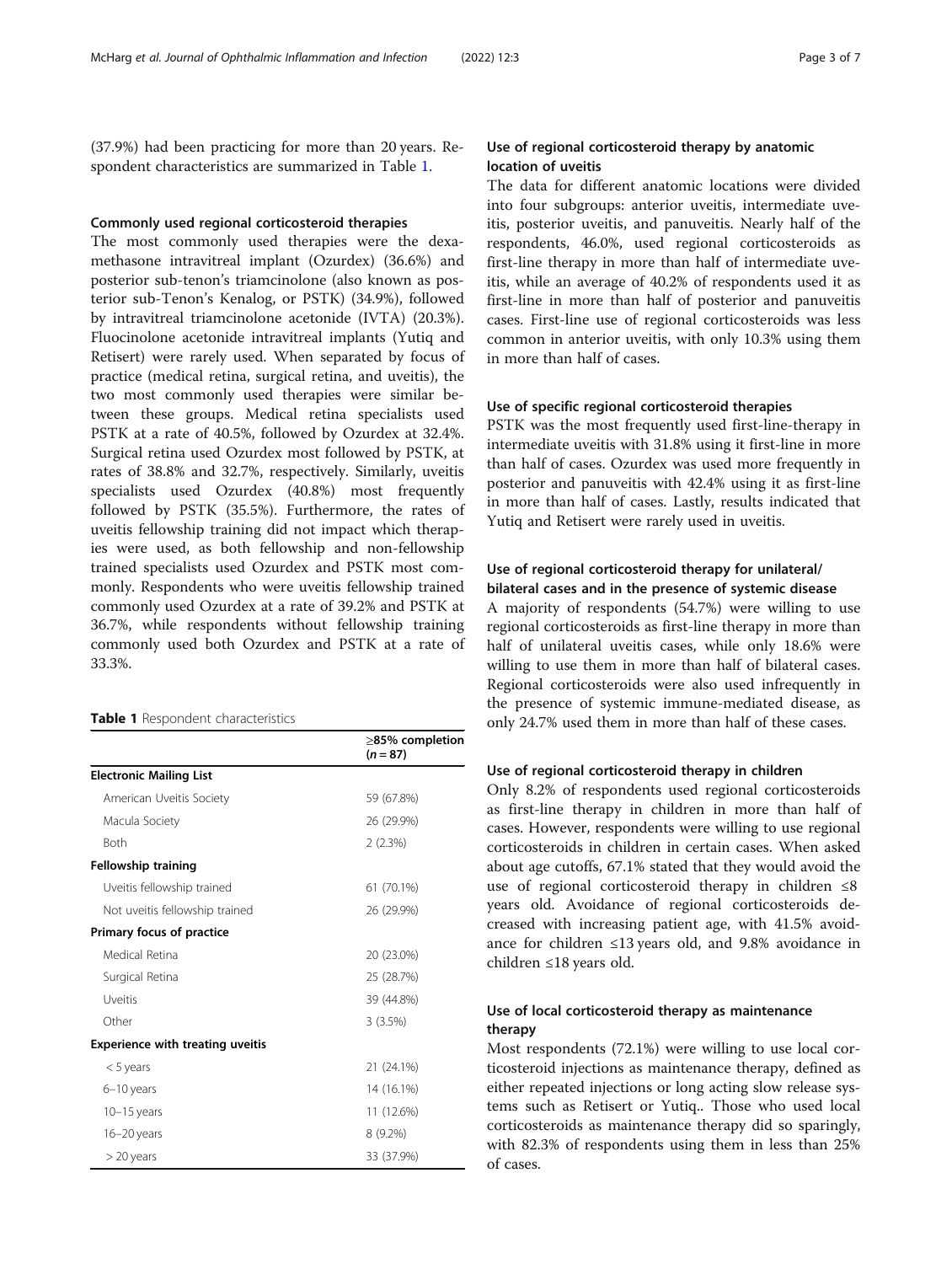# Effects of POINT trial on practice patterns

Respondents completed the survey approximately one year after the POINT Trial results were released publicly. A majority of respondents (57.5%) reported their practice patterns did not change as a result of the POINT Trial.

# **Discussion**

There are multiple factors influencing the selection of local corticosteroid therapies in the treatment of noninfectious uveitis, including availability, cost, and provider comfort with specific therapies, among others. Additionally, co-management with rheumatologists and/or other specialists often impacts therapeutic considerations. While clinical efficacy is still regarded as one of the principal factors in determining therapy selection, the differences in efficacy can be overshadowed by the aforementioned external factors and may have affected survey responses. Furthermore, there are few guidelines specifying how these therapies should be implemented in different clinical scenarios, giving rise to more variability. Thus, the goal of this survey was to assess contemporary practice patterns of retina and uveitis specialists regarding their use of regional corticosteroids as a way to better understand indications and variations in practice.

In terms of specific therapies, PSTK was most commonly used in intermediate uveitis (38.8% of respondents used it in more than half of cases), while Ozurdex was most commonly used in posterior and panuveitis (42.4% of respondents used it in more than half of cases). The preference for PSTK and Ozurdex compared to IVTA may be due to the increased risk of intraocular hypertension with IVTA compared to PSTK [\[30](#page-5-0), [31](#page-5-0)], although this was not demonstrated in the POINT Trial [[29\]](#page-5-0). Additionally, given that sterile endophthalmitis has also been reported with intravitreal administration of triamcinolone acetonide [[32,](#page-5-0) [33](#page-5-0)], PSTK can be considered preferential to IVTA in situations where Triesence® availability is limited. Lastly, separating these results by area of focus and fellowship training did not have a significant impact on the most commonly used therapies. This suggests that some consistency exists among all ophthalmologists regarding treatment of noninfectious uveitis.

Fluocinolone acetonide implants Yutiq and Retisert were used infrequently by respondents. The reasons for less frequent utilization of Yutiq can likely explained by both its high cost and the fact that it has only received approval from the US Food and Drug Administration (FDA) in 2018 [\[34\]](#page-5-0). Retisert, in contrast, requires invasive surgery and has significant side effects. For example, 90% and 45% of patients underwent cataract surgery and glaucoma surgery, respectively, in the 7-year Multicenter Uveitis Steroid Treatment (MUST) trial [\[35](#page-5-0)]. Therefore, the Retisert implant is typically reserved for cases that require long-term treatment. Finally, cost and access to Retisert may contribute to is low usage, as one respondent commented that Retisert was not available in their country.

As expected, our results showed that use of regional corticosteroids was less common in anterior uveitis, with 89.7% of respondents using them as first-line in less than half of cases. This finding is unsurprising, given that topical corticosteroid eye drops are typically used as firstline treatment of anterior uveitis [[36\]](#page-5-0). In contrast, the use of regional corticosteroids was common in posterior segment uveitis, with 39.1–46.0% of respondents using it first-line in more than half of cases. In addition, the survey found that regional corticosteroids were rarely used as maintenance therapy – of the respondents who used regional corticosteroids as maintenance therapy, most (82.3%) did so in less than 25% of cases. This is likely due to concerns regarding the long-term cumulative effects of local corticosteroid treatment and the need for long-term immunomodulatory therapies in these patients.

Our results also show that clinicians were more likely to use regional corticosteroids in unilateral cases than bilateral uveitis (54.7% vs 18.6% in more than half of cases, respectively). This can be explained by the general understanding that unilateral cases constitute optimal candidates for regional corticosteroid therapy in the absence of obvious contraindications [\[37](#page-5-0), [38](#page-5-0)].

There is limited data reporting the use of corticosteroids in pediatric populations. Carpentier et al. surveyed pediatric ophthalmologists and uveitis specialists on the management of uveitis-associated pediatric cataracts. They reported 64.5–71.0% of uveitis specialists used regional corticosteroids in perioperative management of cataracts compared to 29.8–68.1% of pediatric ophthalmologists [\[39](#page-5-0)]. Additionally, in the recent consensus report from the Paediatric Ocular Inflammation Group, no consensus was reached regarding the use of periocular steroids in juvenile idiopathic arthritis-associated uveitis [[40\]](#page-6-0). Although there are undoubtedly unique considerations for the use of regional corticosteroid therapy in pediatric populations, especially with the concern for cataract formation [[41\]](#page-6-0), our survey found that there are situations where uveitis specialists would consider using them in children under the age of 18 (90.2% of specialists). Notably, our results show that avoidance of regional corticosteroid use in children decreased with patient age.

The POINT trial showed Ozurdex and IVTA to be superior to periocular steroid injections [[29](#page-5-0)]. However, our survey did not show preferential use of Ozurdex compared to PSTK and the majority of respondents (57.5%)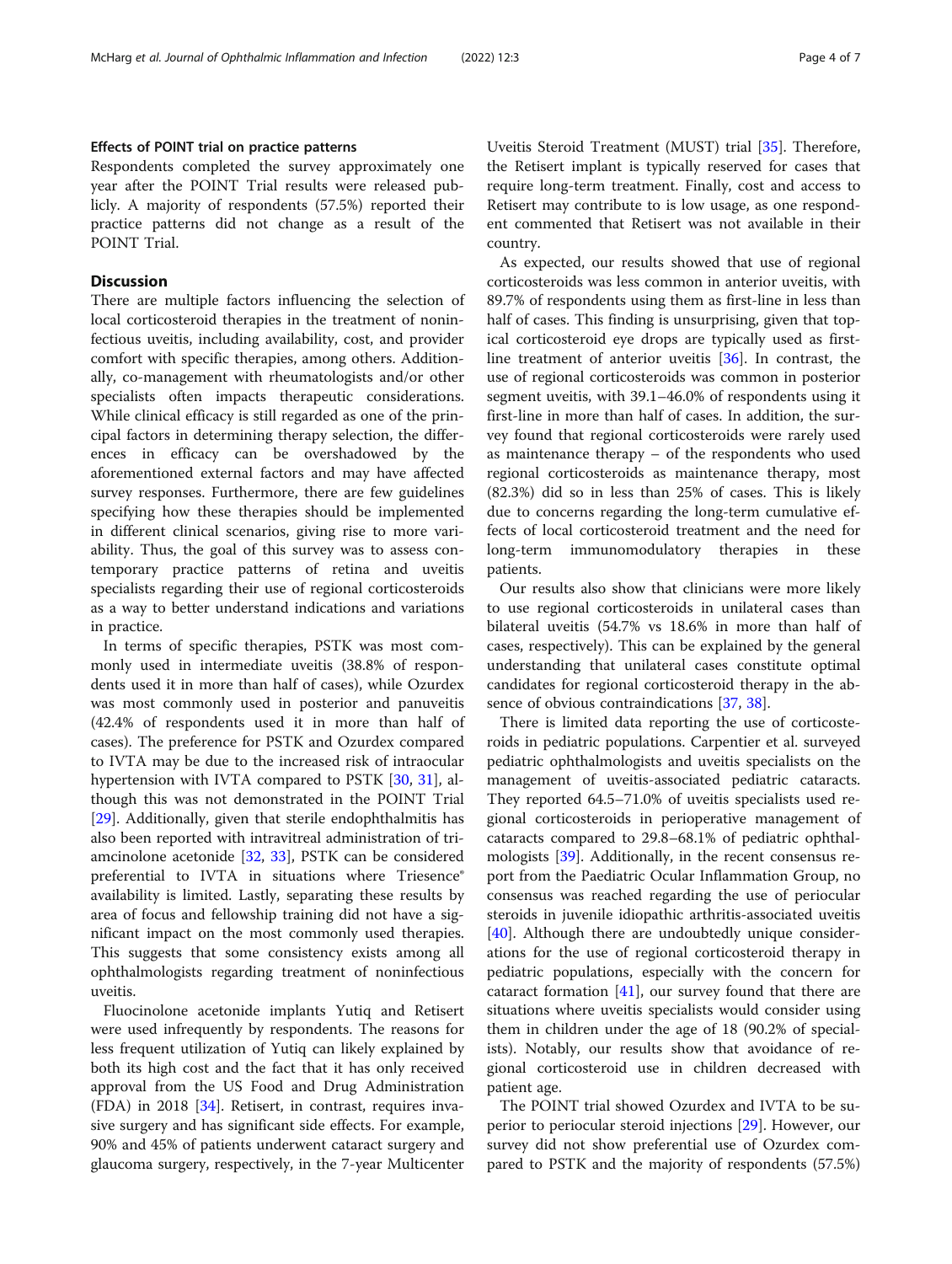<span id="page-4-0"></span>reported the recent POINT trial did not change their practice patterns. There may not have been adequate time to see practice pattern changes, as the publication of the POINT trial occurred only 4 months prior to distribution of the survey. Another explanation may be the lack of access to Ozurdex, as 26.4% of respondents were from outside the US and some practices or institutional pharmacies may not have it readily available in their formulary.

Strengths of the study included the prospective design and distribution to subspecialty societies with expertise in treating uveitis. The strict membership requirements of American Uveitis Society and Macula Society targeted the survey to a large group of ophthalmologists that were experienced in treating uveitis patients. Another strength is that, to the best of our knowledge, this is the first survey study assessing practice patterns of local corticosteroid usage in both pediatric and adult patients. Also, our sample of 87 respondents is of comparable size to similar electronic surveys/questionnaires in uveitis that have included between 45 and 132 ophthalmologist responses [\[27](#page-5-0), [28](#page-5-0), [42](#page-6-0)–[45\]](#page-6-0).

This study is limited by the sample size. Additionally, since there are a variety of factors that affect prescribing in various global healthcare environments and situations, it is difficult to generalize and fully capture the exact reasons behind therapeutic decisions regarding local corticosteroids. In his survey of uveitis specialists, Cunningham notably discusses that there has been a lack of consensus among uveitis specialists across a multitude of practice patterns, ranging from toxoplasmosis to noninfectious uveitis treatments [[46](#page-6-0)]. He describes the need for consistently updated evidence-based treatment guidelines to ensure that both specialists and non-specialists can maximize positive patient outcomes. No such guidelines exist regarding corticosteroid use in noninfectious uveitis; nevertheless, our study does provide useful information and highlight these patterns of regional corticosteroid use in a variety of populations, anatomic locations of uveitis, and specific therapies. In summary, our results demonstrate a preference for the use of Ozurdex and PSTK in posterior segment uveitis, the use of regional corticosteroids in unilateral disease, and less frequent use as maintenance therapy. More research is required to accurately determine practice patterns for the use of regional corticosteroid therapies in the treatment of noninfectious uveitis. We hope that the reported experiences of highly experienced uveitis specialists in this survey can help to lay a foundation for more comprehensive comparative studies and guidelines in the future.

#### Abbreviations

PSTK: posterior sub-tenon's triamcinolone, also known as posterior subtenon's Kenalog; IVTA: intravitreal triamcinolone acetonide; FDA: Food and Drug Administration

## Supplementary Information

The online version contains supplementary material available at [https://doi.](https://doi.org/10.1186/s12348-021-00281-z) [org/10.1186/s12348-021-00281-z](https://doi.org/10.1186/s12348-021-00281-z).

Additional file 1. Supplemental Appendix 1: Survey regarding regional corticosteroid treatment in noninfectious uveitis.

#### Acknowledgements

Not applicable.

#### Authors' contributions

NK and NS made substantial contributions to the conception, design, and acquisition of survey data. LY and MY analyzed the survey data regarding regional corticosteroid usage. MM, LY, and SK interpreted the data and were major contributors in writing and revising the manuscript. All authors read and approved the final manuscript.

#### Funding

NEI intramural Research Program and NIH Medical Research Scholars Program, a public-private partnership supported jointly by the NIH and contributions to the Foundation for the NIH from the Doris Duke Charitable Foundation, Genentech, the American Association for Dental Research, the Colgate-Palmolive Company, and other private donors. Open Access funding provided by the National Institutes of Health (NIH).

#### Availability of data and materials

The datasets used and/or analysed during the current study are available from the corresponding author on reasonable request.

#### Declarations

Ethics approval and consent to participate Not applicable.

# Consent for publication

Not applicable.

#### Competing interests

The authors declare that they have no competing interests.

#### Author details

<sup>1</sup>National Eye Institute, National Institutes of Health, 10 Center Dr, 10/10N109 Bethesda, MD 20892, USA. <sup>2</sup>George Washington University School of Medicine, Washington, DC 20052, USA. <sup>3</sup>Cleveland Clinic Lerner College of Medicine, Cleveland, OH 44195, USA. <sup>4</sup>University Hospitals Eye Institute Cleveland, OH 44106, USA.

# Received: 12 July 2021 Accepted: 15 December 2021 Published online: 04 January 2022

#### References

- 1. Nussenblatt RB (1990) The natural history of uveitis. Int Ophthalmol 14(5–6): 303–308. <https://doi.org/10.1007/BF00163549>
- Suttorp-Schulten MS, Rothova A (1996) The possible impact of uveitis in blindness: a literature survey. Br J Ophthalmol 80(9):844–848. [https://doi.](https://doi.org/10.1136/bjo.80.9.844) [org/10.1136/bjo.80.9.844](https://doi.org/10.1136/bjo.80.9.844)
- 3. Dick AD, Tundia N, Sorg R, Zhao C, Chao J, Joshi A, Skup M (2016) Risk of ocular complications in patients with noninfectious intermediate Uveitis, posterior Uveitis, or Panuveitis. Ophthalmology 123(3):655–662. [https://doi.](https://doi.org/10.1016/j.ophtha.2015.10.028) [org/10.1016/j.ophtha.2015.10.028](https://doi.org/10.1016/j.ophtha.2015.10.028)
- 4. Durrani OM, Tehrani NN, Marr JE, Moradi P, Stavrou P, Murray PI (2004) Degree, duration, and causes of visual loss in uveitis. Br J Ophthalmol 88(9): 1159–1162. <https://doi.org/10.1136/bjo.2003.037226>
- 5. Tsirouki T, Dastiridou A, Symeonidis C, Tounakaki O, Brazitikou I, Kalogeropoulos C, Androudi S (2018) A focus on the epidemiology of Uveitis. Ocul Immunol Inflamm 26(1):2–16. [https://doi.org/10.1080/0927394](https://doi.org/10.1080/09273948.2016.1196713) [8.2016.1196713](https://doi.org/10.1080/09273948.2016.1196713)
- 6. Miserocchi E, Fogliato G, Modorati G, Bandello F (2013) Review on the worldwide epidemiology of uveitis. Eur J Ophthalmol 23(5):705–717. [https://](https://doi.org/10.5301/ejo.5000278) [doi.org/10.5301/ejo.5000278](https://doi.org/10.5301/ejo.5000278)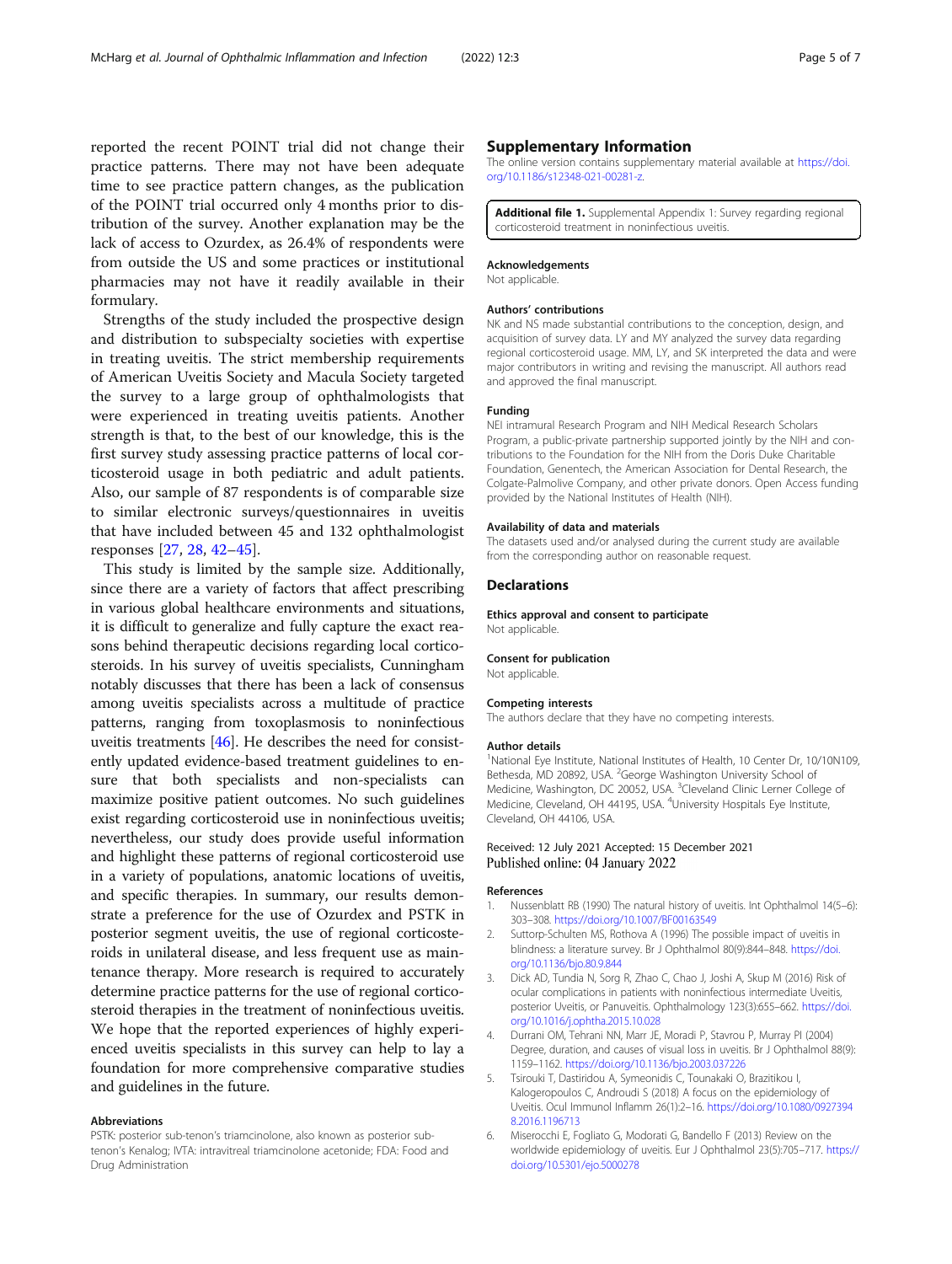- <span id="page-5-0"></span>7. Jabs DA (2018) Immunosuppression for the Uveitides. Ophthalmology 125(2):193–202. <https://doi.org/10.1016/j.ophtha.2017.08.007>
- 8. Koronis S, Stavrakas P, Balidis M, Kozeis N, Tranos PG (2019) Update in treatment of uveitic macular edema. Drug Des Devel Ther 13:667–680. <https://doi.org/10.2147/DDDT.S166092>
- 9. Tempest-Roe S, Joshi L, Dick AD, Taylor SRJ (2013) Local therapies for inflammatory eye disease in translation: past, present and future. BMC Ophthalmol 13(1):39. <https://doi.org/10.1186/1471-2415-13-39>
- 10. Sallam A, Taylor SRJ, Habot-Wilner Z, Elgohary M, Do HH, McCluskey P, Lightman S (2012) Repeat intravitreal triamcinolone acetonide injections in uveitic macular oedema. Acta Ophthalmol 90(4):e323–e325. [https://doi.](https://doi.org/10.1111/j.1755-3768.2011.02247.x) [org/10.1111/j.1755-3768.2011.02247.x](https://doi.org/10.1111/j.1755-3768.2011.02247.x)
- 11. Leder HA, Jabs DA, Galor A, Dunn JP, Thorne JE (2011) Periocular triamcinolone acetonide injections for cystoid macular edema complicating noninfectious uveitis. Am J Ophthalmol 152(3):441–448 e2. [https://doi.org/1](https://doi.org/10.1016/j.ajo.2011.02.009) [0.1016/j.ajo.2011.02.009](https://doi.org/10.1016/j.ajo.2011.02.009)
- 12. Sen HN, Vitale S, Gangaputra SS, Nussenblatt RB, Liesegang TL, Levy-Clarke GA, Rosenbaum JT, Suhler EB, Thorne JE, Foster CS, Jabs DA, Kempen JH (2014) Periocular corticosteroid injections in uveitis: effects and complications. Ophthalmology 121(11):2275–2286. [https://doi.org/10.1016/j.](https://doi.org/10.1016/j.ophtha.2014.05.021) [ophtha.2014.05.021](https://doi.org/10.1016/j.ophtha.2014.05.021)
- 13. Hunter RS, Lobo AM (2011) Dexamethasone intravitreal implant for the treatment of noninfectious uveitis. Clin Ophthalmol 5:1613–1621. [https://](https://doi.org/10.2147/OPTH.S17419) [doi.org/10.2147/OPTH.S17419](https://doi.org/10.2147/OPTH.S17419)
- 14. LeHoang P (2012) The gold standard of noninfectious uveitis: corticosteroids. Dev Ophthalmol 51:7–28. <https://doi.org/10.1159/000336676>
- 15. Hoes JN, Jacobs JWG, Verstappen SMM, Bijlsma JWJ, van der Heijden GJMG (2009) Adverse events of low- to medium-dose oral glucocorticoids in inflammatory diseases: a meta-analysis. Ann Rheum Dis 68(12):1833–1838. <https://doi.org/10.1136/ard.2008.100008>
- 16. Steeples LR, Anand N, Moraji J, Jones NP (2018) Clinical outcomes of intravitreal preservative-free triamcinolone preparation (Triesence(R)) for cystoid macular Oedema and inflammation in patients with Uveitis. Ocul Immunol Inflamm 26(7):997–1004. [https://doi.org/10.1080/09273948.2017.12](https://doi.org/10.1080/09273948.2017.1294185) [94185](https://doi.org/10.1080/09273948.2017.1294185)
- 17. Ganapathy PS, Lowder CY, Arepalli S, Baynes K, Li M, Bena J, Srivastava SK (2018) Treatment duration and side effect profile of long-term use of intravitreal preservative-free triamcinolone Acetonide in Uveitis. Am J Ophthalmol 194:63–71. <https://doi.org/10.1016/j.ajo.2018.07.003>
- 18. Kok H et al (2005) Outcome of intravitreal triamcinolone in uveitis. Ophthalmology 112(11):1916 e1–1916 e7
- 19. Tanner V, Kanski JJ, Frith PA (1998) Posterior sub-Tenon's triamcinolone injections in the treatment of uveitis. Eye (Lond) 12(Pt 4):679–685. [https://](https://doi.org/10.1038/eye.1998.168) [doi.org/10.1038/eye.1998.168](https://doi.org/10.1038/eye.1998.168)
- 20. Lowder C et al (2011) Dexamethasone intravitreal implant for noninfectious intermediate or posterior uveitis. Arch Ophthalmol 129(5):545–553. [https://](https://doi.org/10.1001/archophthalmol.2010.339) [doi.org/10.1001/archophthalmol.2010.339](https://doi.org/10.1001/archophthalmol.2010.339)
- 21. Taylor SR et al (2012) Dexamethasone implant in pediatric uveitis. Ophthalmology 119(11):2412.e2. <https://doi.org/10.1016/j.ophtha.2012.07.025>
- 22. Pavesio C et al (2010) Evaluation of an intravitreal fluocinolone acetonide implant versus standard systemic therapy in noninfectious posterior uveitis. Ophthalmology 117(3):567–575
- 23. Callanan DG, Jaffe GJ, Martin DF, Pearson PA, Comstock TL (2008) Treatment of posterior uveitis with a fluocinolone acetonide implant: three-year clinical trial results. Arch Ophthalmol 126(9):1191–1201. [https://doi.org/10.1001/a](https://doi.org/10.1001/archopht.126.9.1191) [rchopht.126.9.1191](https://doi.org/10.1001/archopht.126.9.1191)
- 24. Jaffe GJ, Foster CS, Pavesio CE, Paggiarino DA, Riedel GE (2019) Effect of an injectable Fluocinolone Acetonide insert on recurrence rates in chronic noninfectious Uveitis affecting the posterior segment: twelve-month results. Ophthalmology 126(4):601–610. <https://doi.org/10.1016/j.ophtha.2018.10.033>
- 25. Jaffe GJ, Lin P, Keenan RT, Ashton P, Skalak C, Stinnett SS (2016) Injectable Fluocinolone Acetonide long-acting implant for noninfectious intermediate Uveitis, posterior Uveitis, and Panuveitis: two-year results. Ophthalmology 123(9):1940–1948. <https://doi.org/10.1016/j.ophtha.2016.05.025>
- 26. Dick AD, Rosenbaum JT, al-Dhibi HA, Belfort R Jr, Brézin AP, Chee SP, Davis JL, Ramanan AV, Sonoda KH, Carreño E, Nascimento H, Salah S, Salek S, Siak J, Steeples L, Accorinti M, Acharya N, Adan A, Agrawal R, Akkoc N, al Ghamdi S, al Ghamdi T, al Saati A, Alsabaani N, al-Shamarani M, Bachta A, Barisani-Asenbauer T, Beare N, Porto FBO, Blanco R, Yee ACS, Chandran V, Chiquet C, Chng HH, Cimbalas A, Cimino L, Cordero-Coma M, Cristobal C, Cuevas M, Eurico da Fonseca J, de Boer J, de la Torre A, de Schryver I,

Derzko-Dzulynsky L, Diaz-Valle D, Merino CED, Facsko A, Figueira L, Fonollosa A, Fortin E, Gale R, Galeazzi M, Garcia S, Garcia Ruiz de Morales JM, Gašperšič N, Goldstein D, Guedes M, Guex-Crosier Y, Gul A, Hamam R, Haroon M, Hasegawa K, Heiligenhaus A, Hooper C, Hwang YS, Hwang DK, Juanola X, Kaburaki T, Kadayifcilar S, Kempen J, Kezuka T, Kherani A, Kirsimäe M, Kotaniemi K, Kraut A, Kubicka-Trząska A, Kuffova L, Lightman S, Lim L, Lim WK, McCluskey P, McGuire M, Mirabelli P, Miserocchi E, Misiuk-Hojło M, Muccioli C, Muñoz S, Murphy C, Murray PI, Nagy Z, Namba K, Neri P, Nguyen Q, O'Gradaigh D, Omair M, Otsa K, Ozyazgan Y, Pablo F, Paroli MP, Pleyer U, Poór G, Proença R, Rabinovitch T, Read R, Rebrov M, Recillas-Gispert C, Rothova A, Schwartzman S, Seve P, Sharma S, Sims J, Sohár N, Suhler E, Szántó S, Szepessy Z, Tappeiner C, Thorne J, Tugal Tutkun I, Turno-Kręcicka A, van Calster J, van der Horst-Bruinsma I, Vidovič Valentinčič N, Vitale A, Voorduin Ramos S, Vukojevic N, Wakefield D, Willermain F, Yalcindag N, Yamamoto JH, Yeh S, Zemaitiene R, Ziouzina O (2018) Guidance on noncorticosteroid systemic immunomodulatory therapy in noninfectious Uveitis: fundamentals of care for UveitiS (FOCUS) initiative. Ophthalmology 125(5):757–773. <https://doi.org/10.1016/j.ophtha.2017.11.017>

- 27. Esterberg E, Acharya NR (2012) Corticosteroid-sparing therapy: practice patterns among uveitis specialists. J Ophthalmic Inflamm Infect. 2(1):21–28. <https://doi.org/10.1007/s12348-011-0047-5>
- 28. Nguyen QD, Hatef E, Kayen B, Macahilig CP, Ibrahim M, Wang J, Shaikh O, Bodaghi B (2011) A cross-sectional study of the current treatment patterns in noninfectious uveitis among specialists in the United States. Ophthalmology 118(1):184–190. <https://doi.org/10.1016/j.ophtha.2010.03.029>
- 29. Thorne JE, Sugar EA, Holbrook JT, Burke AE, Altaweel MM, Vitale AT, Acharya NR, Kempen JH, Jabs DA, Multicenter Uveitis Steroid Treatment Trial Research Group (2019) Periocular triamcinolone vs. intravitreal triamcinolone vs. intravitreal dexamethasone implant for the Treatment of Uveitic macular edema: the PeriOcular vs. INTravitreal corticosteroids for uveitic macular edema (POINT) trial. Ophthalmology 126(2):283–295. [https://doi.org/10.101](https://doi.org/10.1016/j.ophtha.2018.08.021) [6/j.ophtha.2018.08.021](https://doi.org/10.1016/j.ophtha.2018.08.021)
- 30. Roth DB, Verma V, Realini T, Prenner JL, Feuer WJ, Fechtner RD (2009) Longterm incidence and timing of intraocular hypertension after intravitreal triamcinolone acetonide injection. Ophthalmology 116(3):455–460. [https://](https://doi.org/10.1016/j.ophtha.2008.10.002) [doi.org/10.1016/j.ophtha.2008.10.002](https://doi.org/10.1016/j.ophtha.2008.10.002)
- 31. Hirano Y, Ito T, Nozaki M, Yasukawa T, Sakurai E, Yoshida M, Ogura Y (2009) Intraocular pressure elevation following triamcinolone acetonide administration as related to administration routes. Jpn J Ophthalmol 53(5): 519–522. <https://doi.org/10.1007/s10384-009-0692-5>
- 32. Wang LC, Yang CM (2005) Sterile endophthalmitis following intravitreal injection of triamcinolone acetonide. Ocul Immunol Inflamm 13(4):295–300. <https://doi.org/10.1080/09273940590951007>
- 33. Nelson ML et al (2003) Infectious and presumed noninfectious endophthalmitis after intravitreal triamcinolone acetonide injection. Retina 23(5):686–691. <https://doi.org/10.1097/00006982-200310000-00014>
- 34. U.S. Food and Drug Administration. Drug Approval Package: Yutiq. 2018. [https://www.accessdata.fda.gov/drugsatfda\\_docs/nda/2018/210331Orig1](https://www.accessdata.fda.gov/drugsatfda_docs/nda/2018/210331Orig1s000Approv.pdf) [s000Approv.pdf](https://www.accessdata.fda.gov/drugsatfda_docs/nda/2018/210331Orig1s000Approv.pdf). Accessed 15 May 2020
- 35. Writing Committee for the Multicenter Uveitis Steroid Treatment, T et al (2017) Association between long-lasting Intravitreous Fluocinolone Acetonide implant vs systemic anti-inflammatory therapy and visual acuity at 7 years among patients with intermediate, posterior, or Panuveitis. JAMA 317(19):1993–2005
- 36. Jabs DA, Rosenbaum JT, Foster CS, Holland GN, Jaffe GJ, Louie JS, Nussenblatt RB, Stiehm ER, Tessler H, van Gelder RN, Whitcup SM, Yocum D (2000) Guidelines for the use of immunosuppressive drugs in patients with ocular inflammatory disorders: recommendations of an expert panel. Am J Ophthalmol 130(4):492–513. [https://doi.org/10.1016/S0002-9394\(00\)00659-0](https://doi.org/10.1016/S0002-9394(00)00659-0)
- 37. Takeuchi M, Kanda T, Kaburaki T, Tanaka R, Namba K, Kamoi K, Maruyama K, Shibuya E, Mizuki N (2019) Real-world evidence of treatment for relapse of noninfectious uveitis in tertiary centers in Japan: a multicenter study. Medicine (Baltimore) 98(9):e14668. [https://doi.org/10.1097/MD.](https://doi.org/10.1097/MD.0000000000014668) [0000000000014668](https://doi.org/10.1097/MD.0000000000014668)
- 38. Barry RJ, Nguyen QD, Lee RW, Murray PI, Denniston AK (2014) Pharmacotherapy for uveitis: current management and emerging therapy. Clin Ophthalmol 8:1891–1911. <https://doi.org/10.2147/OPTH.S47778>
- 39. Carpentier SJ, Jung JL, Patnaik JL, Pecen PE, Palestine AG (2020) A crosssectional online survey identifies subspecialty differences in the Management of Pediatric Cataracts Associated with Uveitis. Ophthalmol Ther 9(2):293–303. <https://doi.org/10.1007/s40123-020-00245-x>